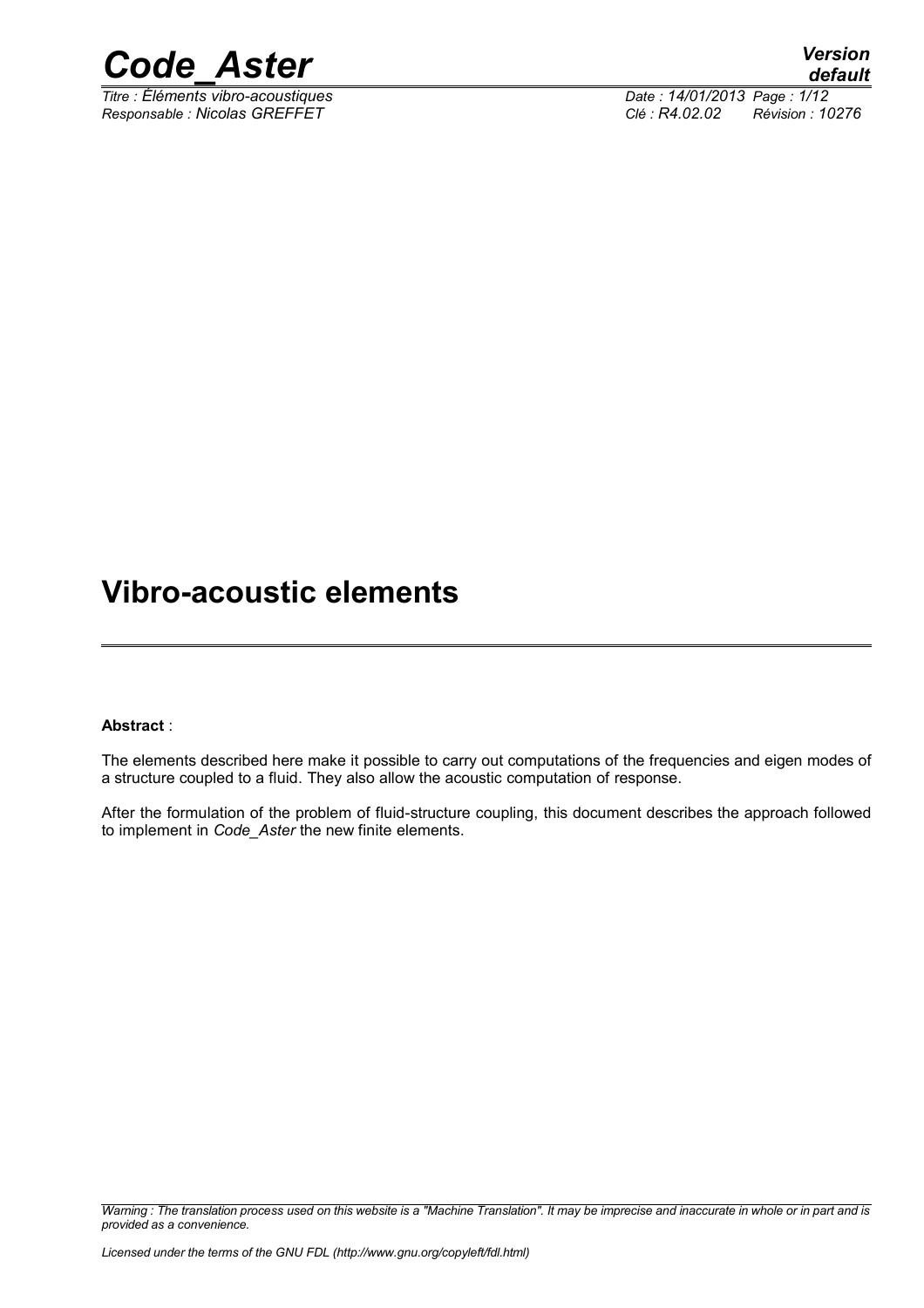*Responsable : Nicolas GREFFET Clé : R4.02.02 Révision : 10276*

*default Titre : Éléments vibro-acoustiques Date : 14/01/2013 Page : 2/12*

### **Contents**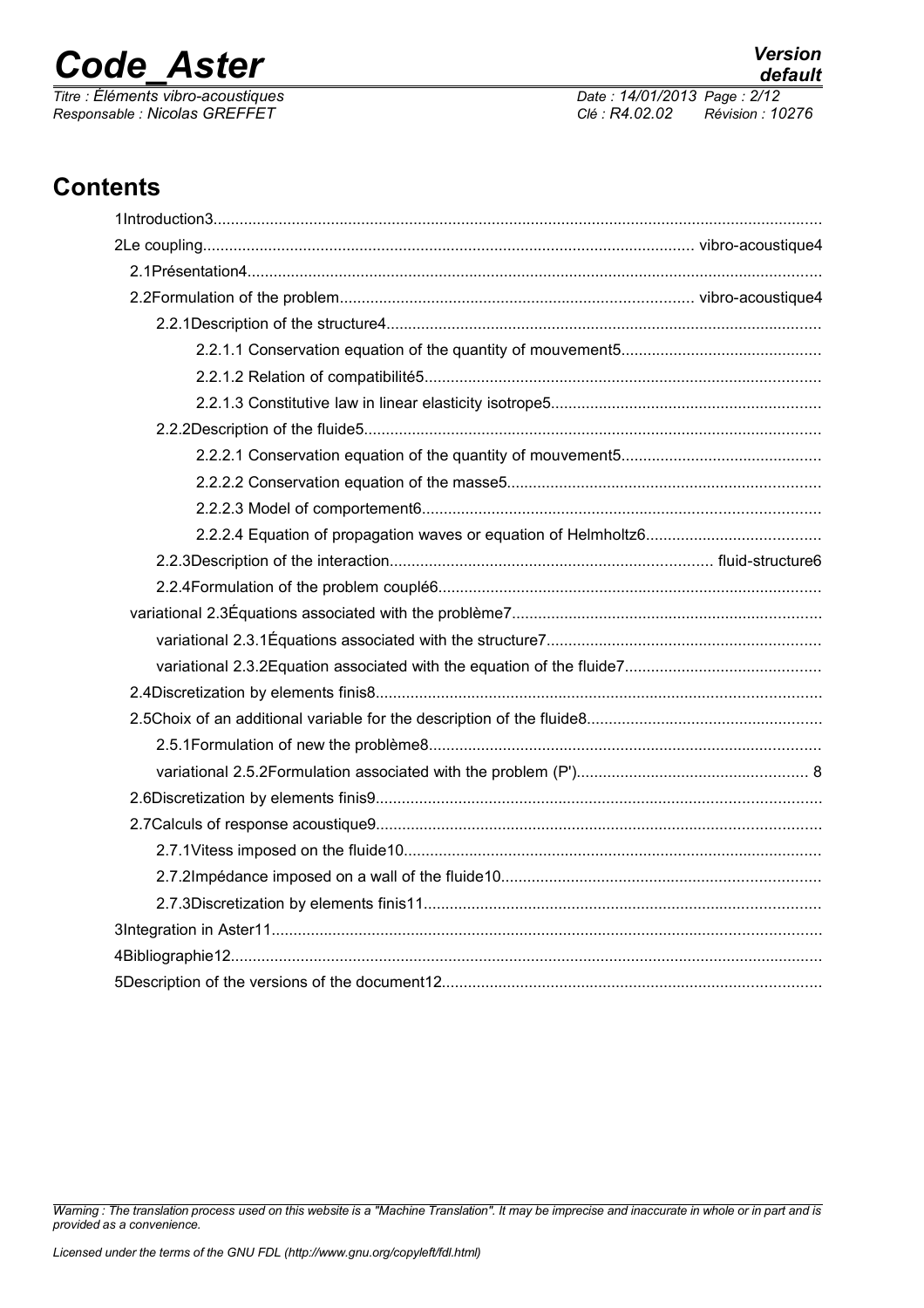*Titre : Éléments vibro-acoustiques Date : 14/01/2013 Page : 3/12*

*Responsable : Nicolas GREFFET Clé : R4.02.02 Révision : 10276*

### **1 Introduction**

the vibratory behavior of a structure is often modified if this one is in the presence of a fluid: it is what is called the vibro-acoustic coupling. One distinguishes the cases from coupling in two categories: either the fluid is infinite (it is the case of immersed structures), or the fluid is contained in a limited medium (it is the case of the tanks more or less filled with fluid).

The finite elements described here make it possible to solve the problems of coupling with a fluid of finished size.

### **General notations:**

| $P$ :            | instantaneous stagnation pressure in a point of the fluid |
|------------------|-----------------------------------------------------------|
| $p_{0}$ :        | pressure at rest                                          |
| $p$ :            | acoustic pressure                                         |
| $\rho_t$ :       | instantaneous total density in a point of the fluid       |
| $\rho_0$ :       | density of the fluid at rest                              |
| $\rho$           | acoustic density                                          |
| $\rho_S$ .       | density of structure                                      |
| $\mathbf{u}_f$ : | acoustic displacement                                     |
| $\mathbf{u}$ :   | displacement of structure                                 |
| $\Phi$ :         | gradient of acoustic displacements                        |
| $\omega f$ :     | pulsation, frequency                                      |
| $c$ :            | speed of sound in the fluid                               |
| $\lambda$ $k$    | wave length, wave number                                  |
| $\sigma$ :       | tensor of the stresses of structure                       |
| $\varepsilon$ :  | tensor of the structural deformations                     |
| C:               | elasticity tensor of structure                            |
| $T$ :            | tensor of the stresses of the fluid.                      |
|                  |                                                           |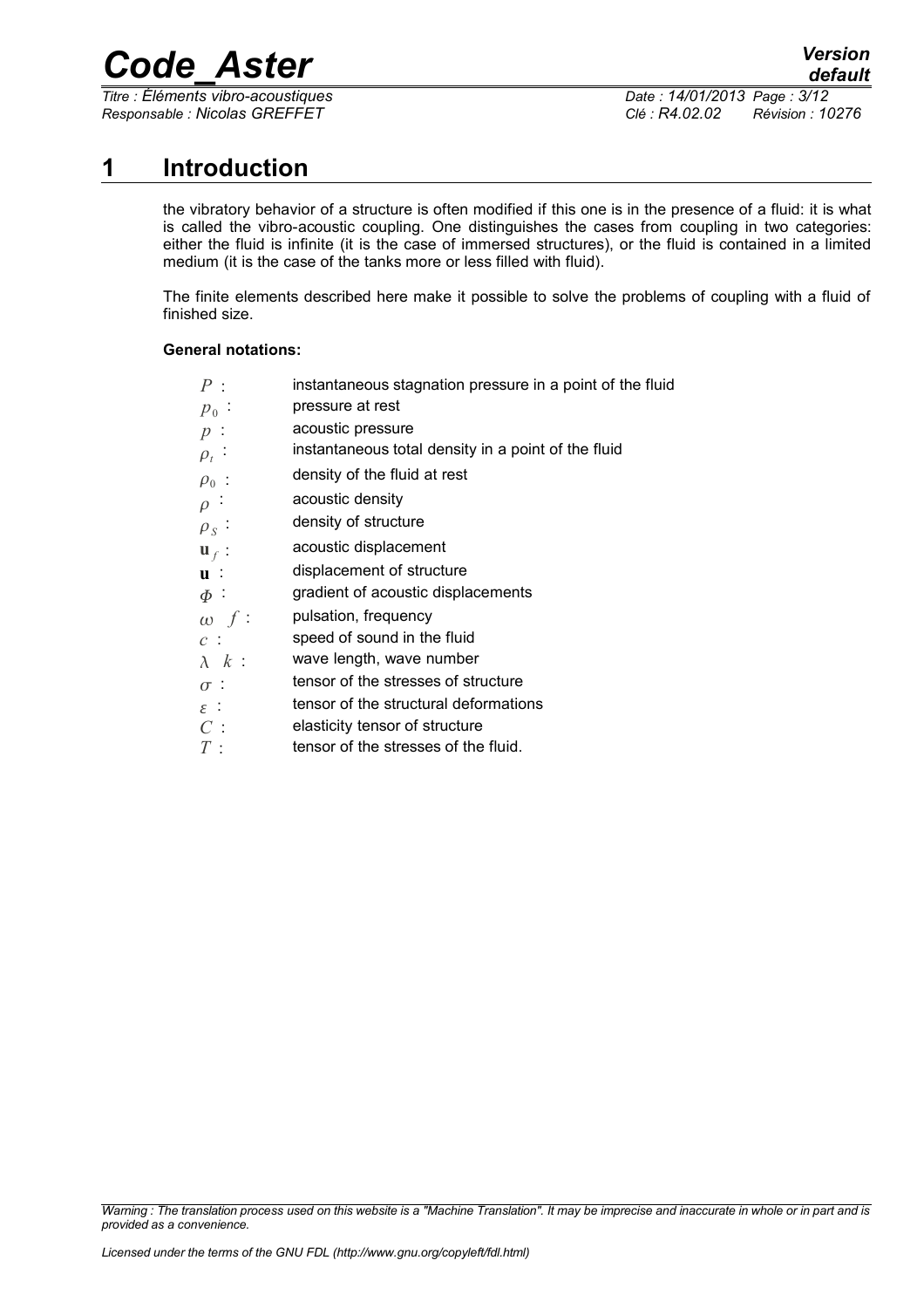*Responsable : Nicolas GREFFET Clé : R4.02.02 Révision : 10276*

### **2 The vibro-acoustic coupling**

### **2.1 Presentation**

Is an elastic structure defined in a field  $\ket{\Omega_s}$  which vibrates in the presence of a true fluid, nonheavy, compressible, in isentropic evolution defined in a field  $\Omega_f$ . One indicates by  $\sum = \sum_f \cap \sum_S$ , their common surface.

One notes  $n$  , the norm external with the fluid field  $\Omega_f$ .



A a given time, the state of the fluid is defined by its field of pressure *P* and that of structure by its field of displacement **U** .

It is considered that the coupled system is subjected to small disturbances around its state of equilibrium where the fluid and the structure are at rest.

As follows:  $P = p_0 + p$  $U = u$  $(u_0 = 0)$ 

The problem of interaction fluid-structure then consists in solving two problems simultaneously:

- one in structure subjected, on  $\Sigma$ , to a field of pressure p imposed by the fluid
- the other in the fluid subjected to a field of displacement **u** of the wall  $\Sigma$ .

### **2.2 Formulation of the vibro-acoustic problem**

### **2.2.1 Description of the structure**

#### **Assumption:**

The structure is homogeneous and obeys the models of linear elasticity.

Taking into account this assumption, one can write the various following equations controlling the state of the structure [bib2].

*Warning : The translation process used on this website is a "Machine Translation". It may be imprecise and inaccurate in whole or in part and is provided as a convenience.*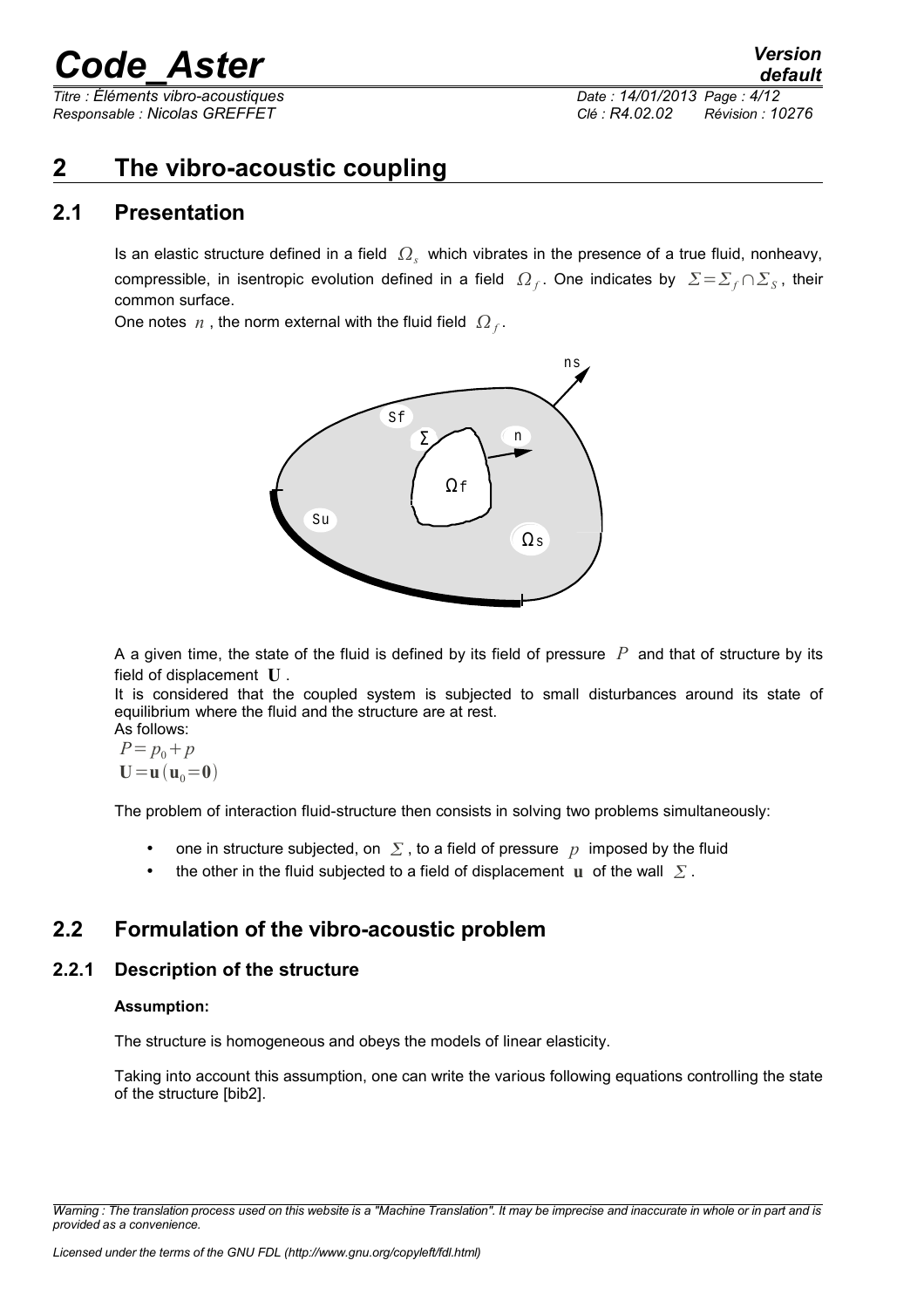*Titre : Éléments vibro-acoustiques Date : 14/01/2013 Page : 5/12 Responsable : Nicolas GREFFET Clé : R4.02.02 Révision : 10276*

### **2.2.1.1 Conservation equation of the linear momentum**

the conservation equation of the linear momentum is written, in the absence of volume forces other than the inertia forces:

$$
\sigma_{ij,j} - \rho_s \frac{d^2 u_i}{dt^2} = 0
$$
 [éq 2.2.1.1 - 1]

where  $\rho<sub>s</sub>$ is the density of structure,

**u** is displacement,

 $\sigma_{ii}$ is the tensor of the stresses.

#### **2.2.1.2 Relation of compatibility**

:

$$
\varepsilon_{kl} = \frac{1}{2} (u_{k,l} + u_{l,k})
$$
 [éq 2.2.1.2 - 1]

where  $\varepsilon_{kl}$  is the tensor of the strains.

#### **2.2.1.3 Constitutive law in isotropic linear elasticity**

$$
\sigma_{ij} = C_{ijkl} \varepsilon_{kl} \tag{6q 2.2.1.3 - 1}
$$

with the elasticity moduli  $C_{ijkl}$  checking the identities:  $C_{ijkl} = C_{klij} = C_{jikl} = C_{jilk}$ *C* being the elasticity tensor.

### **2.2.2 Description of the fluid**

**Assumption:** the fluid obeys the models of the linear acoustics.

Taking into account this assumption, the equations controlling the state of the fluid are:

#### **2.2.2.1 Conservation equation of the linear momentum**

the conservation equation of the linear momentum is written, in the absence of sources:

$$
T_{ij,j} - \rho_0 \frac{d^2 u_{fi}}{dt^2} = 0
$$
 [éq 2.2.2.1 - 1]

where:  $T_{kl}$  is the tensor of the stresses in the fluid,

 $\rho_0$ is the density of the fluid in a natural state,

*x* is the field of displacement of a fluid particle.

#### **2.2.2.2 Conservation equation of the mass**

To the first order and in the absence of acoustic sources, it is expressed by the relation:

$$
\frac{\partial \rho}{\partial t} + \rho_0 \operatorname{div} \left( \frac{\partial \mathbf{u}_f}{\partial t} \right) = 0
$$
 [6q 2.2.2.2 - 1]

*Warning : The translation process used on this website is a "Machine Translation". It may be imprecise and inaccurate in whole or in part and is provided as a convenience.*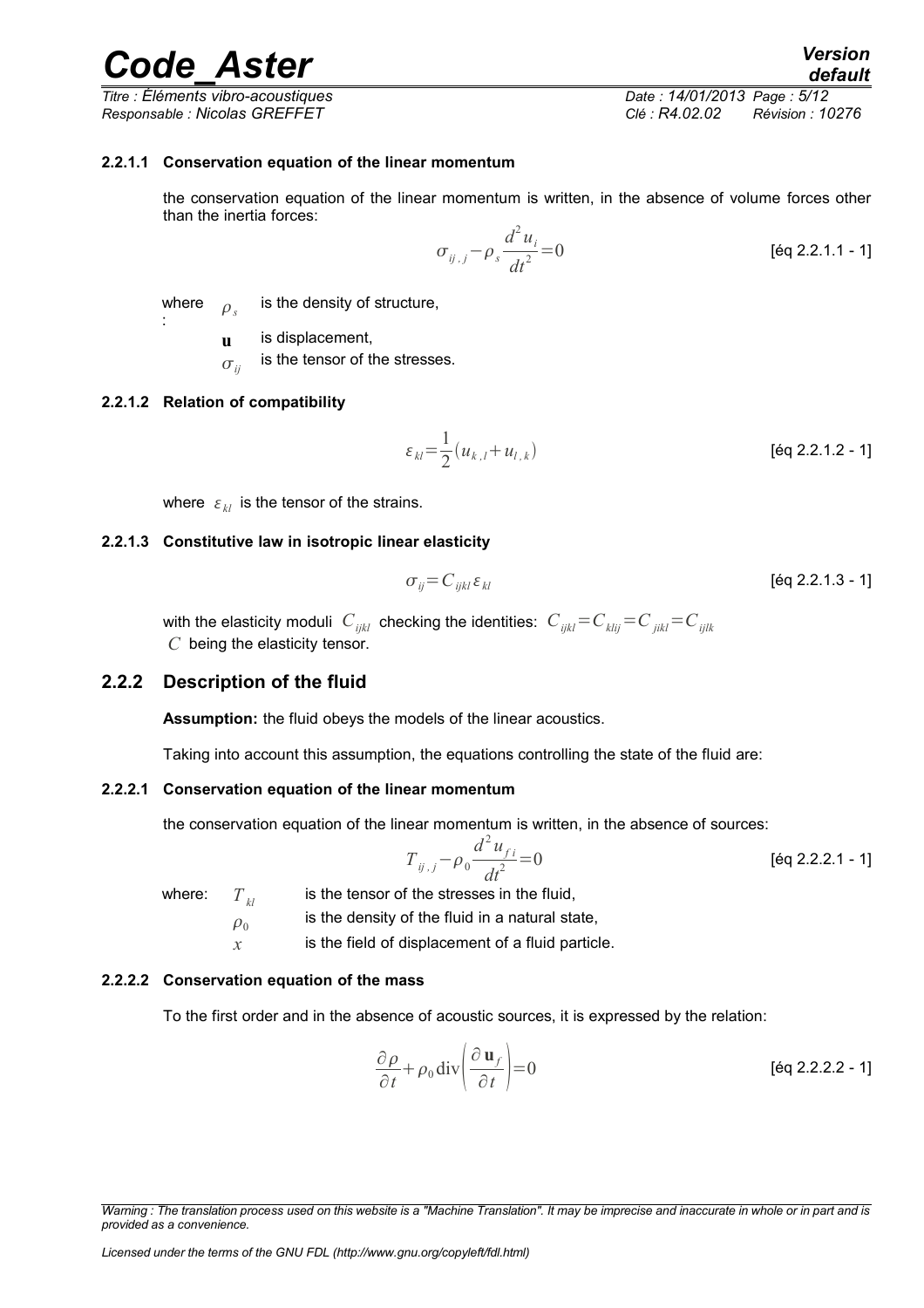*Titre : Éléments vibro-acoustiques Date : 14/01/2013 Page : 6/12 Responsable : Nicolas GREFFET Clé : R4.02.02 Révision : 10276*

### **2.2.2.3 Constitutive law**

*T*<sub>*ij*</sub>=−*pδ<sub>ij</sub>* [éq 2.2.2.3 - 1]

the fluid is supposed in evolution barotropic (the pressure  $p$  is, for the fluid given, a known function of the only density)  $p = \rho c_0^2$ ;

where  $|c_0|$  is the speed of sound in the fluid at rest.

### **2.2.2.4 Equation of propagation of the waves or equation of Helmholtz**

One deduces it by combination from the conservation equations from the mass [éq 2.2.2.2 - 1] and from the linear momentum [éq 2.2.2.1 - 1] written in harmonic mode, with the pulsation  $\omega$ :

> $\Delta p + k^2$ *p*=0 [éq 2.2.2.4 - 1]

where  $k = \omega/c$  is the wave number.

### **2.2.3 Description of the interaction fluid-structure**

To the interface fluid-structure ( $\Sigma$ ), the fluid being nonviscous, it does not adhere to the wall. One thus writes:

• the continuity of the normal stresses:

the continuity normal velocities:

$$
\sigma_{ij} \cdot n_i = T_{ij} \cdot n_i = -p \, \delta_{ij} \cdot n_i \tag{6q 2.2.3-1}
$$

$$
\frac{du_i}{dt} \cdot n_i = \frac{dx_i}{dt} \cdot n_i
$$
 [éq 2.2.3-2]

### **2.2.4 Formulation of the problem coupled**

Ultimately, the formulation of the problem of vibro-acoustic in terms of displacements for structure and pressure in the fluid led to the equations of the harmonic problem ( *P* ):

$$
C_{ijkl} \cdot u_{k,ij} + \omega^2 \rho_s u_i = 0 \quad \text{in} \quad \Omega_s \tag{6q 2.2.4-1}
$$

$$
\Delta p + k^2 p = 0 \qquad \qquad \text{in } \Omega_f
$$

$$
C_{ijkl} \cdot u_{k,l} \cdot n_i = -p \, \delta_{ij} \cdot n_i \tag{on } \Sigma
$$

$$
u_i \cdot n_i = \frac{1}{\rho_0 \omega^2} \frac{\partial p}{\partial n}
$$
 on  $\Sigma$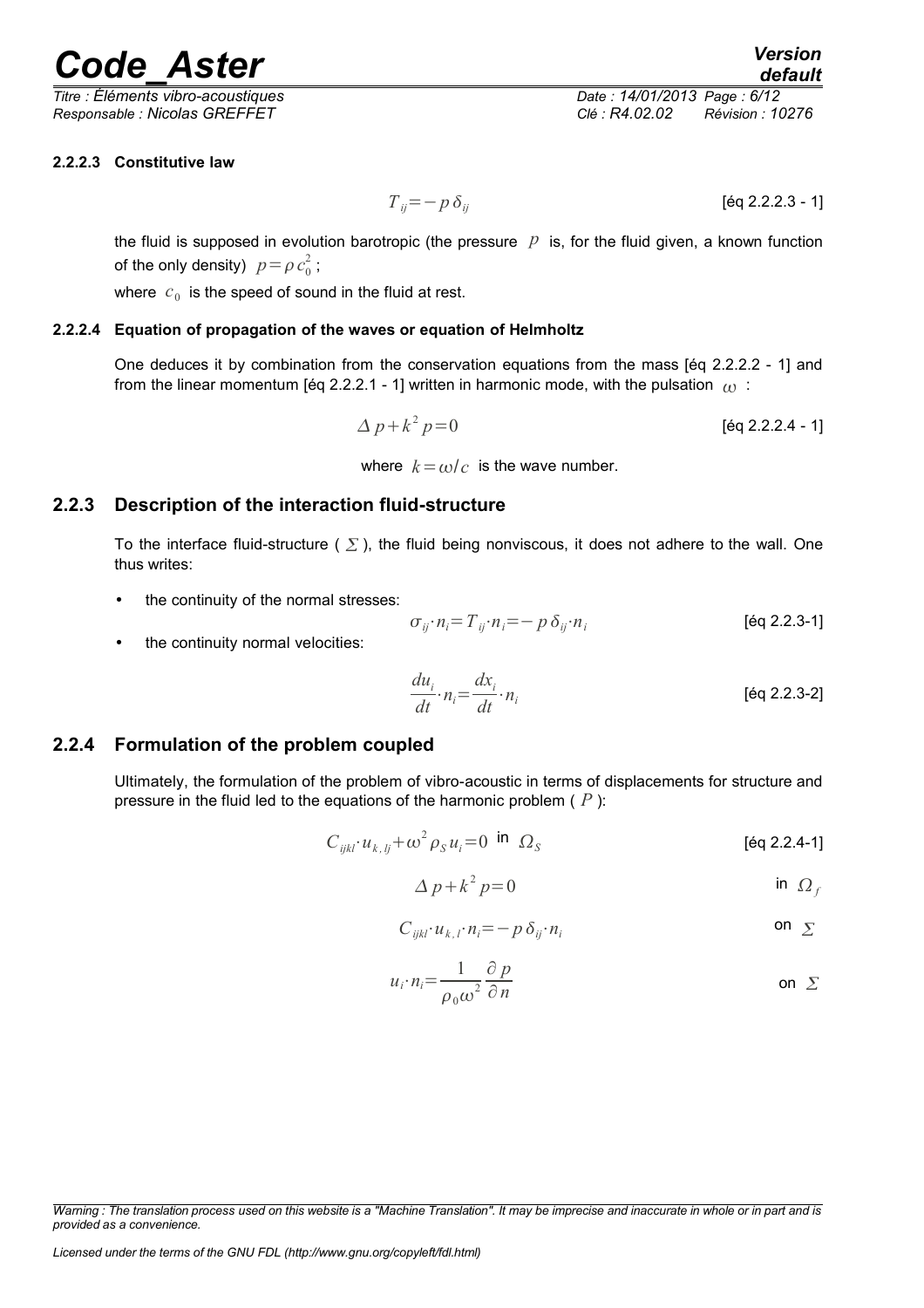### *Titre : Éléments vibro-acoustiques Date : 14/01/2013 Page : 7/12 Responsable : Nicolas GREFFET Clé : R4.02.02 Révision : 10276*

### **2.3 variational Equations associated with the problem**

One solves the problem coupled by means of the finite element method from the weak formulation of the problem.

### **2.3.1 Variational equations associated with structure**

Is  $|\delta u|$ , kinematically admissible in  $|\Omega_S|$ , the equation [éq 2.2.4-1] can be written in the integral form:

$$
\int_{\Omega_{\rm S}} \left[ C_{ijkl} \cdot u_{k,li} \delta u_i + \omega^2 \rho_{\rm S} u_i \delta u_i \right] dV = 0
$$

After integration by part, one obtains the weak formulation:

$$
\int_{\Omega_{\mathcal{S}}}\left[C_{ijkl}u_{k,l}\delta u_{i,j}-\omega^{2}\rho_{\mathcal{S}}u_{i}\delta u_{i}\right]dV-\int_{\Sigma}C_{ijkl}\delta u_{i}\delta u_{k,l}\cdot n_{i}^{\mathcal{S}}dS=0
$$

Maybe, if one takes into account the boundary condition [eq 2.2.3 - 1]:

$$
\int_{\Omega_{\mathcal{S}}}\left[C_{ijkl}\cdot u_{k,l}\delta u_{i,j}-\omega^{2}\rho_{\mathcal{S}}u_{i}\delta u_{i}\right]dV-\int_{\Sigma}p\delta u_{i}\cdot n_{i}dS=0\qquad\text{[\'eq 2.3.1-1]}
$$

### **2.3.2 variational Equation associated with the equation of the fluid**

Is  $\delta p$  , kinematically admissible in  $\Omega_f$ . One writes in variational form the equation [éq 2.2.2.4 - 1]:

$$
\int_{\Omega_f} \left[ \Delta p \, \delta p + k^2 p \, \delta p \right] dV = 0
$$
  
\n
$$
\Leftrightarrow \int_{\Omega_f} \text{div} \left( \delta p \cdot \nabla p \right) dV - \int_{\Omega_f} \nabla p \cdot \nabla \delta p \, dV + k^2 \int_{\Omega_f} p \, \delta p \, dV = 0
$$
  
\n
$$
\Leftrightarrow \int_{\Sigma_f} \delta p \cdot \frac{dp}{\partial n} dS - \int_{\Omega_f} \nabla p \cdot \nabla \delta p \, dV + k^2 \int_{\Omega_f} p \, \delta p \, dV = 0
$$

Maybe, if one takes into account the boundary condition [éq 2.2.3-1]

$$
\frac{1}{\rho_0 \omega^2} \int_{\Omega_f} [\nabla p \cdot \nabla \delta p - k^2 p \cdot \delta p] dV - \int_{\Sigma} u_n \cdot \delta p dS = 0
$$
 [éq 2.3.2-1]

*Warning : The translation process used on this website is a "Machine Translation". It may be imprecise and inaccurate in whole or in part and is provided as a convenience.*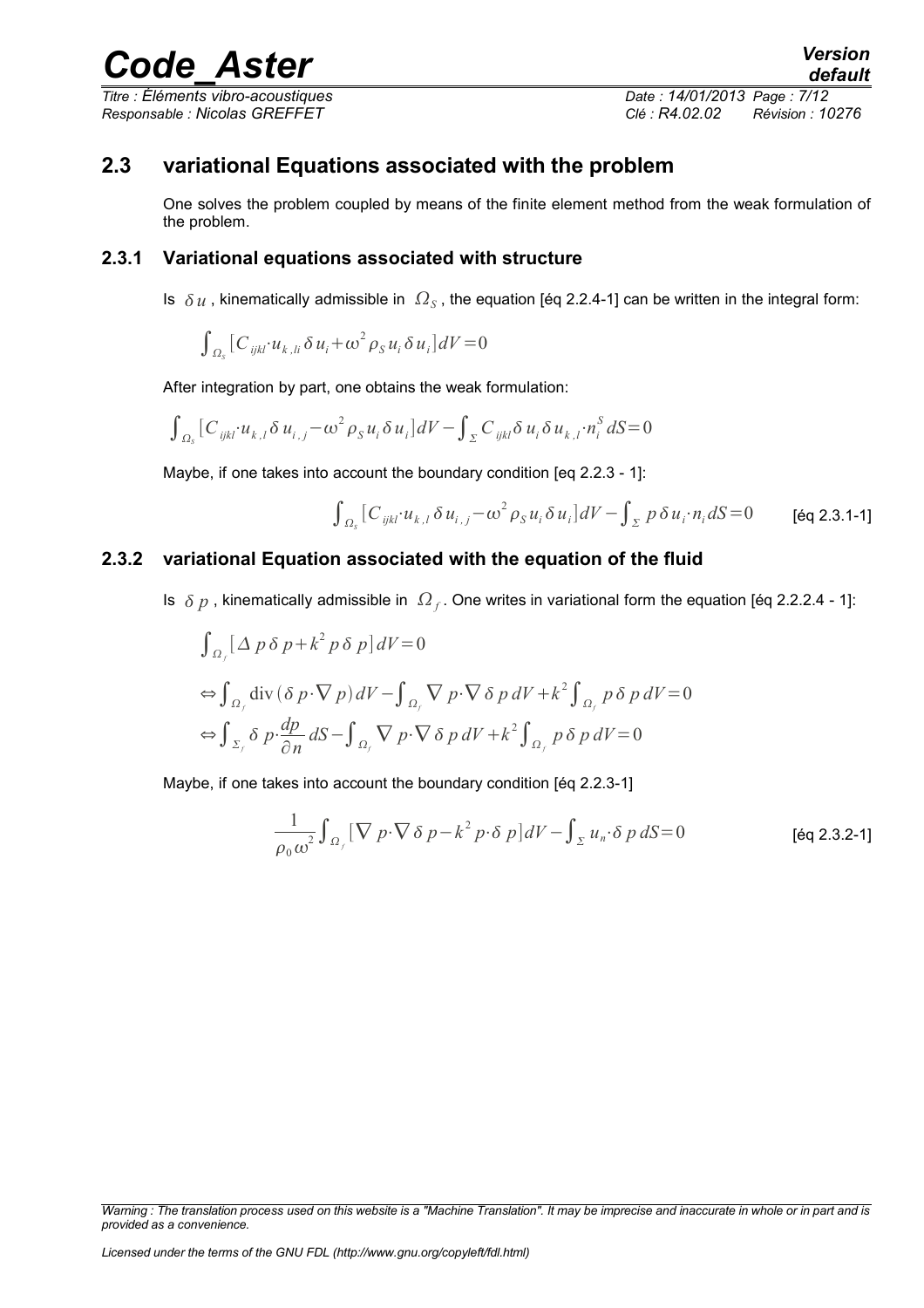*Responsable : Nicolas GREFFET Clé : R4.02.02 Révision : 10276*

*default Titre : Éléments vibro-acoustiques Date : 14/01/2013 Page : 8/12*

### **2.4 Discretization by finite elements**

the approximation by finite elements of the complete problem leads then to the system:

$$
\begin{bmatrix}\n\mathbf{K} - \omega^2 \mathbf{M} & -\mathbf{C} \\
-\mathbf{C}^T & \frac{\mathbf{H}}{\rho_0 \omega^2} - \frac{\mathbf{Q}}{\rho_0 c^2}\n\end{bmatrix}\n\begin{bmatrix}\n\mathbf{U} \\
p\n\end{bmatrix} = 0
$$

maybe

$$
\begin{bmatrix} K & -C \ 0 & H \end{bmatrix} \begin{bmatrix} u \\ p \end{bmatrix} - \omega^2 \begin{bmatrix} M & 0 \\ \rho_0 C^T & \frac{Q}{c^2} \end{bmatrix} \begin{bmatrix} u \\ p \end{bmatrix} = 0
$$

where: **K** and **M** are the stiffness matrixes and of mass of structure,

**H** and **Q** are the fluid matrixes obtained respectively starting from the bilinear forms:

$$
\int_{\Omega_f} \nabla p \cdot \nabla \delta p dV \text{ and } \int_{\Omega_f} p \cdot \delta p dV
$$

 $\mathbf C$  is the matrix of coupling obtained from the bilinear form  $\int_{{\mathcal Z}_f} p {\cdot} u_n dS$  .

The choice of the formulation led to an asymmetric system matric what does not make it possible to use the classical algorithms of resolution.

### **2.5 Choice of an additional variable for the description of the fluid**

### **2.5.1 Formulation of the new problem**

to obtain a symmetric problem, one associates with the variable of pressure, an additional variable. This new variable is, either the potential of displacement of the fluid  $\phi$  such as  $\mathbf{u}_f = \mathbf{grad} \, \phi$  [bib1], [bib4], [bib5], or the variable  $\pi$  [bib3] such as  $\pi = -\rho \cdot \phi$ . The variable  $\pi$  makes it possible to directly take into account the fluids with variable density. However, it does not represent anything physically. This is why, the potential of displacements is preferred to him.

One thus replaces the displacement  $\mathbf{u}_f$  of the fluid by  $\mathbf{grad}\,\Phi$  in the equations of the problem  $(P)$ [§ 2.2.4]. One thus obtains the new problem to be solved  $(P')$ :

| $C_{ijkl} u_{k,li} + \omega^2 \rho_s u_i = 0$ in $\Omega_s$                                      |                |
|--------------------------------------------------------------------------------------------------|----------------|
| $\rho_0 \omega^2 \Delta \Phi + k^2 p = 0 \Omega_f$                                               | $[Eq 2.5.1-1]$ |
| $p = \rho_0 \omega^2 \Phi$ in $\Omega_f$                                                         | $[Eq 2.5.1-2]$ |
| $C_{ijkl}$ $\cdot u_{k,l}$ $\cdot n_i = -\rho_0 \omega^2 \Phi \delta_{ij} \cdot n_i$ on $\Sigma$ | $[Eq 2.5.1-3]$ |
| $u_i \cdot n_i = \frac{\partial \Phi}{\partial n}$ to $\Sigma$                                   | $[Eq 2.5.1-4]$ |

### **2.5.2 variational Formulation associated with the problem (P')**

One applies to the equation [éq 2.5.1-1] the formula of GREEN: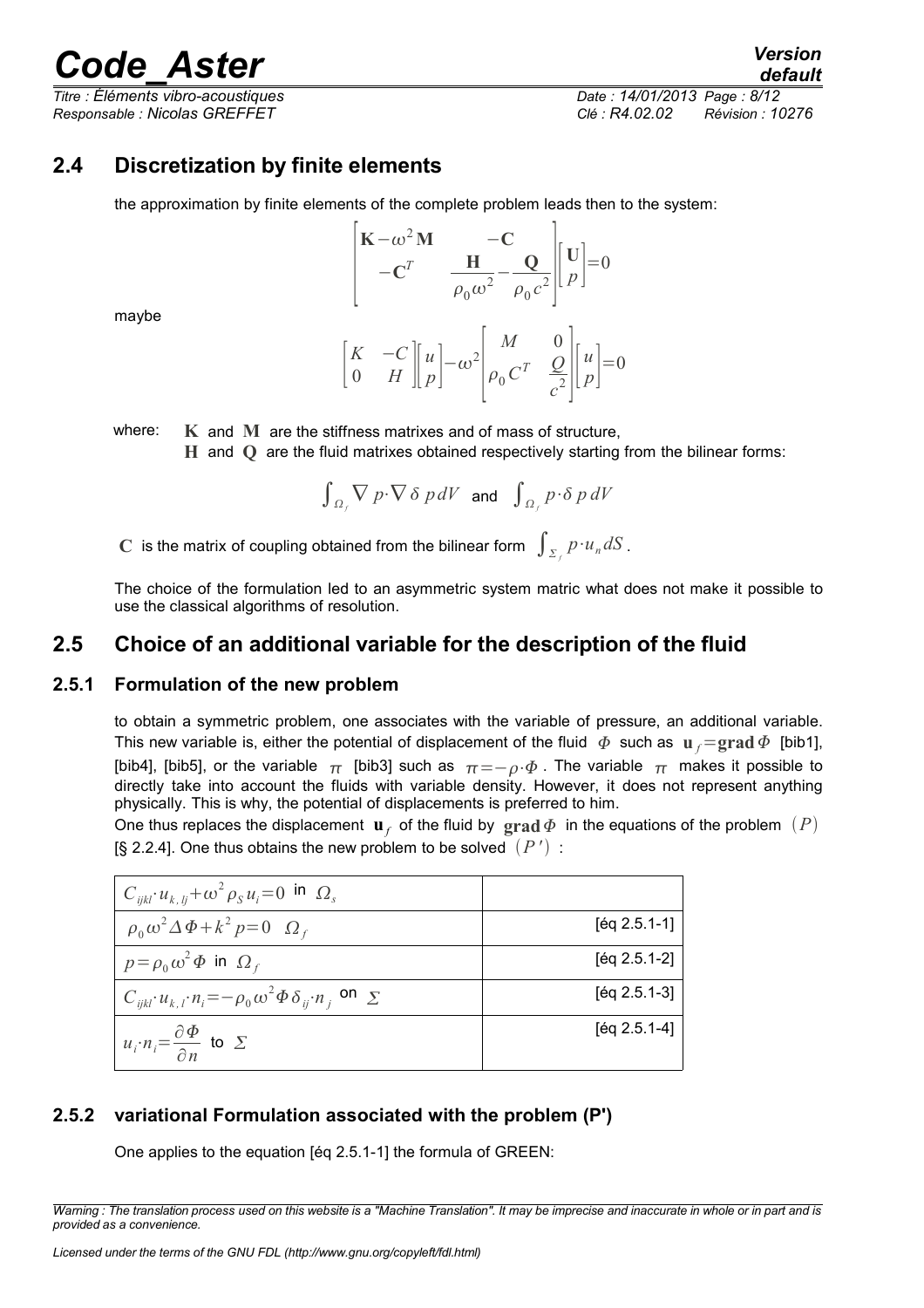*Titre : Éléments vibro-acoustiques Date : 14/01/2013 Page : 9/12 Responsable : Nicolas GREFFET Clé : R4.02.02 Révision : 10276*

$$
\int_{\Omega_f} \left[ \rho_0 \omega^2 \Delta \Phi + k^2 p \right] \Psi \, dV = 0 \quad \forall \Psi \, c.a.
$$

$$
\Leftrightarrow \int_{\Omega_f} \left[ k^2 p \, \Psi - \rho_0 \omega^2 \, \text{grad} \, \Psi \, \text{grad} \, \Phi \right] dV + \int_{\Sigma_f} \Psi \, \rho_0 \, \omega^2 \frac{\partial \Phi}{\partial n} dS = 0 \quad \forall \, \Psi \, c.a.
$$

Is, if one takes into account the boundary condition [éq 2.5.1-3]

$$
\Leftrightarrow \int_{\Omega_f} \frac{p \Psi}{\rho_0 c^2} dV - \int_{\Omega_f} grad \Phi grad \Psi dV + \int_{\Sigma} \Psi u_n dS = 0 \quad \forall \Psi c.a.
$$
 [éq 2.5.2 - 1]

Moreover, one writes in weak form the equation [éq 2.5.1 - 2] for  $\forall$  *q c. a.*,

$$
\int_{\Omega_f} (p - \rho_0 \omega^2 \Phi) q \, dV = 0 \Leftrightarrow \forall q \, c.a. \int_{\Omega_f} \frac{pq}{\rho_0 c^2} dV - \omega^2 \int_{\Omega_f} \frac{\Phi q}{c^2} dV = 0 \qquad \text{[Eq 2.5.2-2]}
$$

By adding the equations [éq 2.5.2 - 1] and [éq 2.5.2 - 2], one obtains the variational equation associated with the fluid:

$$
\int_{\Omega_f} \frac{pq}{\rho_0 c^2} dV - \rho_0 \omega^2 \left[ \int_{\Omega_f} \frac{\Phi q + p \Psi}{\rho_0 c^2} dV - \int_{\Omega_f} \frac{\text{grad } \Phi \text{ grad } \Psi}{\rho_0 c^2} dV + \int \Psi u_n dS \right] = 0
$$
  
 
$$
\forall (q, \Psi) c.a. \qquad \text{[éq 2.5.2 - 3]}
$$

### **2.6 Discretization by finite elements**

While proceeding with the same approach as that used in [§ 2.3], one is led to the following matric system:

$$
\begin{bmatrix} \mathbf{K} & 0 & 0 \\ 0 & \frac{\mathbf{M}_f}{\rho_0 c^2} & 0 \\ 0 & 0 & 0 \end{bmatrix} \begin{bmatrix} \mathbf{U} \\ p \\ \Phi \end{bmatrix} - \omega^2 \begin{bmatrix} \mathbf{M} & 0 & \rho_0 \mathbf{M}_z \\ 0 & 0 & \frac{\mathbf{M}_f}{c^2} \\ 0 & \frac{\mathbf{M}_f^T}{c^2} & \rho_0 \mathbf{H} \end{bmatrix} \begin{bmatrix} \mathbf{U} \\ p \\ \Phi \end{bmatrix} = 0
$$

 $\int_{\Sigma} \Phi u dS$ 

**K** and **M** being respectively stiffness matrixes and of mass of structure,  $\textbf{M}_\varSigma^{\!\top}$  being the matrix of fluid-structure coupling obtained from the bilinear form:

and

 $\mathbf{M}_f^{\top} \mathbf{M}_{fl}^{\top}$  H being fluid matrixes, respectively obtained starting from the bilinear forms:  $\int_{\Omega_f} p^2 dV$ ,  $\int_{\Omega_f} p \Phi dV$  and  $\int_{\Omega_f} (grad \Phi)^2 dV$ 

### **2.7 Computations of acoustic response**

### **2.7.1 Velocity imposed on the fluid**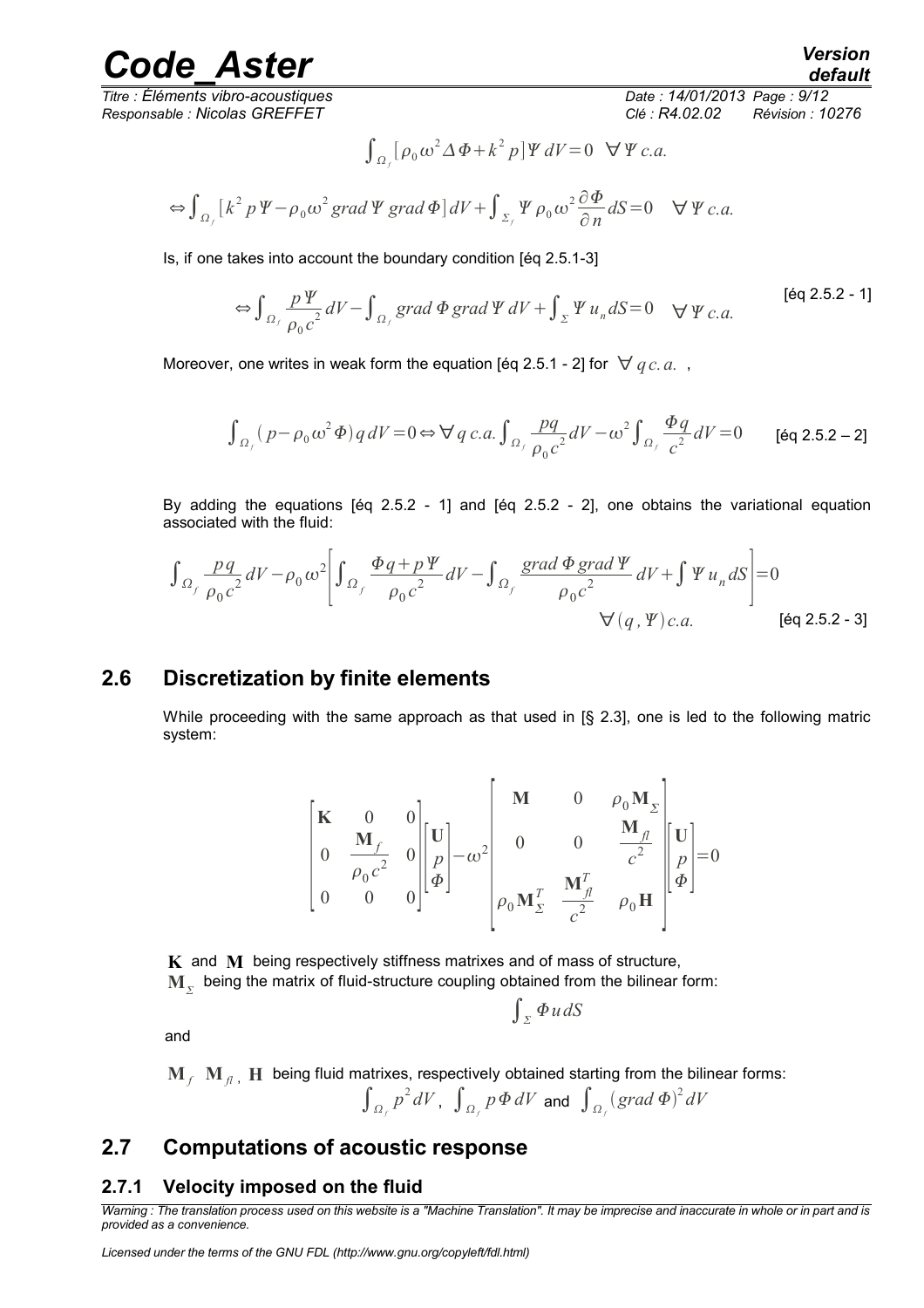*Titre : Éléments vibro-acoustiques Date : 14/01/2013 Page : 10/12*

*Responsable : Nicolas GREFFET Clé : R4.02.02 Révision : 10276*

On part  $|\Sigma_{\nu}|$  of the fluid border  $|\Sigma_{f}$ , one can impose a limiting condition standard normal velocity  $|v_{0}|$ . The term of edge of the fluid is written then:

$$
-\rho_0 \omega^2 \int_{\Sigma_f} \Psi \cdot u_n ds = -\rho_0 \omega^2 \int_{\Sigma_f - \Sigma_g} \Psi \cdot u_n ds + i \omega \rho_0 \int_{\Sigma_g} \Psi \, v_0 ds
$$

### **2.7.2 Impedance imposed on a wall of the fluid**

On part  $|\Sigma_z|$  of the fluid border  $|\Sigma_f|$ , one can impose a limiting condition of standard impedance  $|Z|$ :

$$
p = Z v_n
$$

where  $v_n$  is the outgoing normal velocity of the fluid.

By deferring this condition in the equation representing the conservation of the linear momentum [éq 2.2.2.1 - 1] and by taking account of the constitutive law of the fluid [éq 2.2.2.3 - 1], one a:

$$
grad\ p + \frac{\rho_0}{z}\ p = 0
$$
 [eq 2.7.2 - 1]

to preserve the symmetry of the system, one expresses the equation [eq 2.7.2 - 1] according to the potential of displacement of the fluid  $\phi$ , one a:

$$
grad \ddot{\Phi} + \frac{\rho_0}{z} \frac{\partial^3 \phi}{\partial t^3} = 0
$$

Is, in harmonic:

The term of edge of the fluid is written then:

$$
\rho_0 \omega^2 \int_{\Sigma_f} \Psi \cdot \frac{\partial \Psi}{\partial n} ds = \rho_0 \omega^2 \int_{\Sigma_f - \Sigma_z} \Psi \cdot \frac{\partial \Psi}{\partial n} ds + i \omega^3 \int_{\Sigma_z} \frac{\rho_0^2}{z} \Phi \Psi ds
$$

Ultimately, to impose an impedance on a wall of the fluid amounts introducing into the system a term of damping.

*Warning : The translation process used on this website is a "Machine Translation". It may be imprecise and inaccurate in whole or in part and is provided as a convenience.*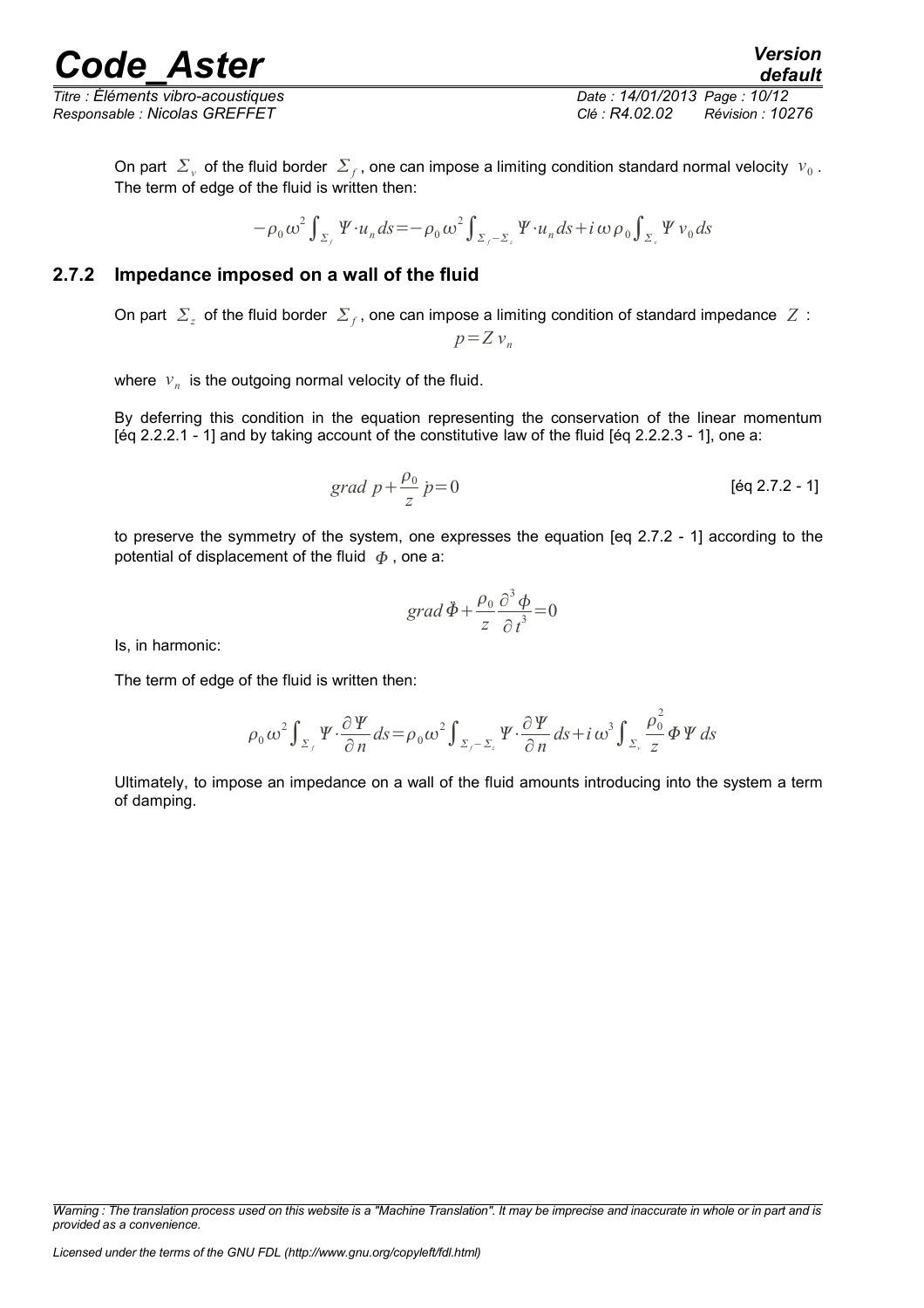*Titre : Éléments vibro-acoustiques Date : 14/01/2013 Page : 11/12*

*Responsable : Nicolas GREFFET Clé : R4.02.02 Révision : 10276*

### **2.7.3 Discretization by finite elements**

If one imposes limiting conditions of standard imposed velocity or impedance of wall imposed on the fluid, one is led to solve the following matric system:

$$
\begin{bmatrix} \mathbf{K} & 0 & 0 \\ 0 & \frac{\mathbf{M}_f}{\rho_0 c^2} & 0 \\ 0 & 0 & 0 \end{bmatrix} - \omega^2 \begin{bmatrix} \mathbf{M} & 0 & \rho_0 \mathbf{M}_z \\ 0 & 0 & \frac{\mathbf{M}_f}{c^2} \\ \rho_0 \mathbf{M}_z^T & \frac{\mathbf{M}_f^T}{c^2} & \rho_0 \mathbf{H} \end{bmatrix} + i\omega^3 \begin{bmatrix} 0 & 0 & 0 \\ 0 & 0 & 0 \\ 0 & 0 & \frac{\rho_0^2}{Z} \mathbf{Q} \end{bmatrix} = \begin{bmatrix} 0 \\ i\omega \\ \mathbf{V} \end{bmatrix}
$$

Q being the matrix obtained from the bilinear form:  $\int_{\Sigma_z} \Phi^2 dS$  and V, the vector obtained from  $\int_{\Sigma_{\nu}} \rho_0 v_0 \Phi dS$ .

### **3 Integration in** *Aster*

the elements described previously belong, for the fluid part, with modelization "3D\_FLUIDE" of the MECHANICAL phenomenon and, for the interface fluid-structure, with modelization "FLUI\_STRU" of the same phenomenon.

They lead to voluminal or surface elements, for the fluid part, in pressure-potential of displacement and with surface elements for the interface fluid-structure in potential of displacement of fluiddisplacement of structure.

*Warning : The translation process used on this website is a "Machine Translation". It may be imprecise and inaccurate in whole or in part and is provided as a convenience.*